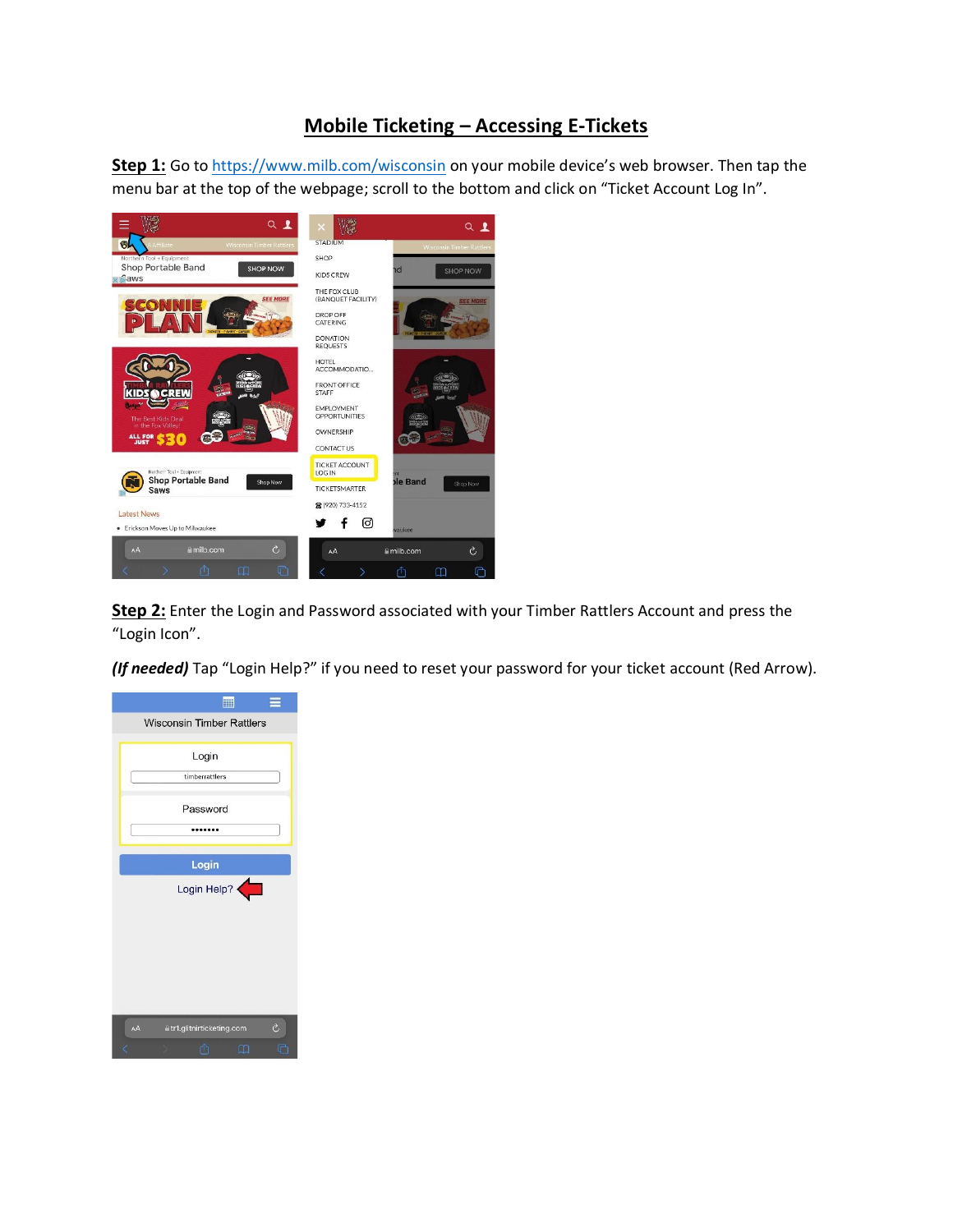**Step 3:** Tap the 3-lined icon on the top right of your screen. Then tap "Display Tickets"

| 3:57                                      |                            | $m \approx m$          | 3:57       | 司令軍                                        |  |  |  |
|-------------------------------------------|----------------------------|------------------------|------------|--------------------------------------------|--|--|--|
|                                           | 團                          |                        |            | 鼏                                          |  |  |  |
| <b>Wisconsin Timber Rattlers</b>          |                            | <b>MY ACCOUNT</b>      |            |                                            |  |  |  |
| My Orders                                 |                            |                        | LOGIN      |                                            |  |  |  |
| User: Tyler Vanrossum Login:<br>Tyler1997 |                            | <b>DISPLAY TICKETS</b> |            |                                            |  |  |  |
|                                           |                            | <b>UPDATE ACCOUNT</b>  |            |                                            |  |  |  |
| Date                                      | Order ID                   | Amount                 | LOGOUT     |                                            |  |  |  |
| 2/23/2022                                 |                            |                        | 2/23/2022  |                                            |  |  |  |
| 4:55:59 PM                                | 4003344                    | \$73.85                | 4:55:59 PM | 4003344<br>\$73.85                         |  |  |  |
|                                           |                            |                        |            |                                            |  |  |  |
|                                           |                            |                        |            |                                            |  |  |  |
|                                           |                            |                        |            |                                            |  |  |  |
|                                           |                            |                        |            |                                            |  |  |  |
|                                           |                            |                        |            |                                            |  |  |  |
|                                           |                            |                        |            |                                            |  |  |  |
| AÁ                                        | a tr1.glitnirticketing.com | $\circ$                | AA         | $\mathcal{C}$<br>#tr1.glitnirticketing.com |  |  |  |
|                                           | ப்                         | $\Box$<br>머            |            | û<br>$\Box$<br>n                           |  |  |  |
|                                           |                            |                        |            |                                            |  |  |  |

**Step 4:** Under the "Tickets" heading, tap "Display Ticket Barcodes". If it is a gameday and you have tickets to the game, your barcodes will appear. These barcodes will be scannable at the front gates when you arrive to the ballpark.

| 3:57                                                                                                 | 山堂園) |
|------------------------------------------------------------------------------------------------------|------|
| <b>Wisconsin Timber Rattlers</b>                                                                     |      |
| <b>Your Account</b>                                                                                  |      |
| Orders                                                                                               |      |
| View My Orders/Mobile Tickets                                                                        |      |
| Tickets                                                                                              |      |
|                                                                                                      |      |
| <b>Display Ticket Barcodes</b>                                                                       |      |
| Where Are My Seats?                                                                                  |      |
|                                                                                                      |      |
|                                                                                                      |      |
|                                                                                                      |      |
|                                                                                                      |      |
| Office Escape Pass<br><b>Email Tickets</b><br>Claim My Playoff Seat<br><b>Buy Individual Tickets</b> |      |
| <b>Buy Plans</b>                                                                                     |      |
|                                                                                                      |      |
| a tr1.glitnirticketing.com<br>AÅ                                                                     | Ò    |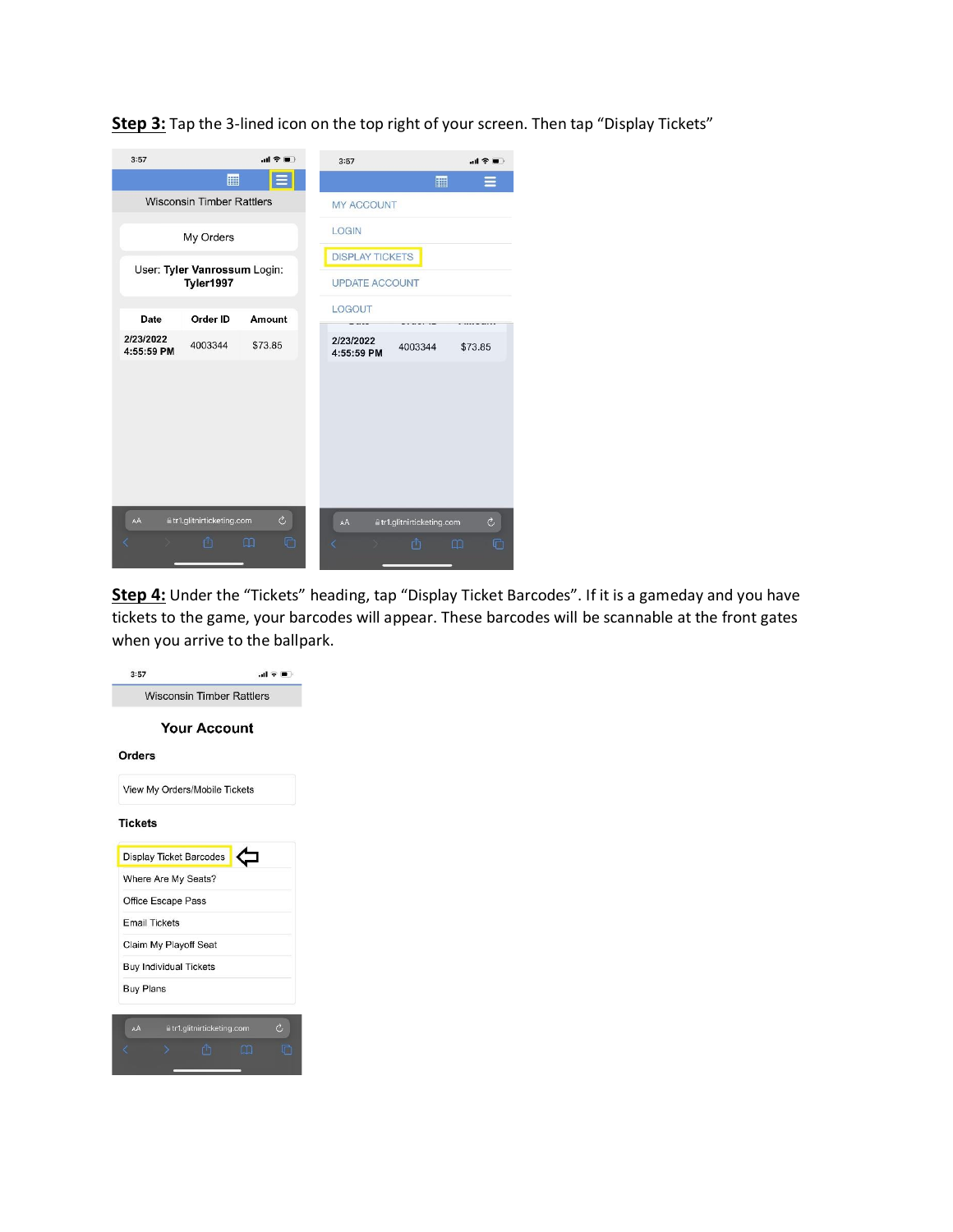But if you want to access another games tickets or add your tickets to your apple wallet, click the back arrow and look under the "Orders" heading and tap "View My Orders/Mobile Tickets".

| 3:59                                                                                        | al VIII                                                                                       | 3:59                                                                                       |                                       |  |  |  |
|---------------------------------------------------------------------------------------------|-----------------------------------------------------------------------------------------------|--------------------------------------------------------------------------------------------|---------------------------------------|--|--|--|
| You have no tickets for today or they have<br>already been scanned. Your barcodes will only |                                                                                               | <b>Wisconsin Timber Rattlers</b>                                                           |                                       |  |  |  |
| appear on the day of your selected event.                                                   |                                                                                               |                                                                                            | <b>Your Account</b>                   |  |  |  |
| View My Tickets.                                                                            | To view the tickets you have purchased, go to                                                 | Orders                                                                                     |                                       |  |  |  |
| accessing your "Ticket Account" on a                                                        | You can print a hard copy of your tickets by<br>computer with a printer and clicking "Reprint | View My Orders/Mobile Tickets                                                              |                                       |  |  |  |
| my E-Tickets".                                                                              |                                                                                               | <b>Tickets</b>                                                                             |                                       |  |  |  |
|                                                                                             |                                                                                               | <b>Display Ticket Barcodes</b>                                                             |                                       |  |  |  |
|                                                                                             |                                                                                               | Where Are My Seats?<br>Office Escape Pass<br><b>Email Tickets</b><br>Claim My Playoff Seat |                                       |  |  |  |
|                                                                                             |                                                                                               |                                                                                            |                                       |  |  |  |
|                                                                                             |                                                                                               |                                                                                            |                                       |  |  |  |
|                                                                                             |                                                                                               |                                                                                            |                                       |  |  |  |
|                                                                                             |                                                                                               | <b>Buy Individual Tickets</b>                                                              |                                       |  |  |  |
|                                                                                             |                                                                                               | <b>Buy Plans</b>                                                                           |                                       |  |  |  |
|                                                                                             |                                                                                               |                                                                                            |                                       |  |  |  |
|                                                                                             | Ò<br>■tr1.glitnirticketing.com                                                                | AÅ                                                                                         | Ò<br><b>■tr1.glitnirticketing.com</b> |  |  |  |
|                                                                                             |                                                                                               |                                                                                            |                                       |  |  |  |

**Step 5:** All of your orders will appear. Tap the order in which your tickets are in. Once you have selected the order, your tickets will appear with the dates they correspond with.

| 3:59                                      |                                 | 山幸田         |  |  |  |  |
|-------------------------------------------|---------------------------------|-------------|--|--|--|--|
|                                           | 噩                               |             |  |  |  |  |
| <b>Wisconsin Timber Rattlers</b>          |                                 |             |  |  |  |  |
|                                           | My Orders                       |             |  |  |  |  |
| User: Tyler Vanrossum Login:<br>Tyler1997 |                                 |             |  |  |  |  |
| Date                                      | Order ID                        | Amount      |  |  |  |  |
| 2/23/2022<br>4:55:59 PM                   | 4003344                         | \$73.85     |  |  |  |  |
|                                           |                                 |             |  |  |  |  |
| AA                                        | a tr1.glitnirticketing.com<br>m | Ò<br>m<br>m |  |  |  |  |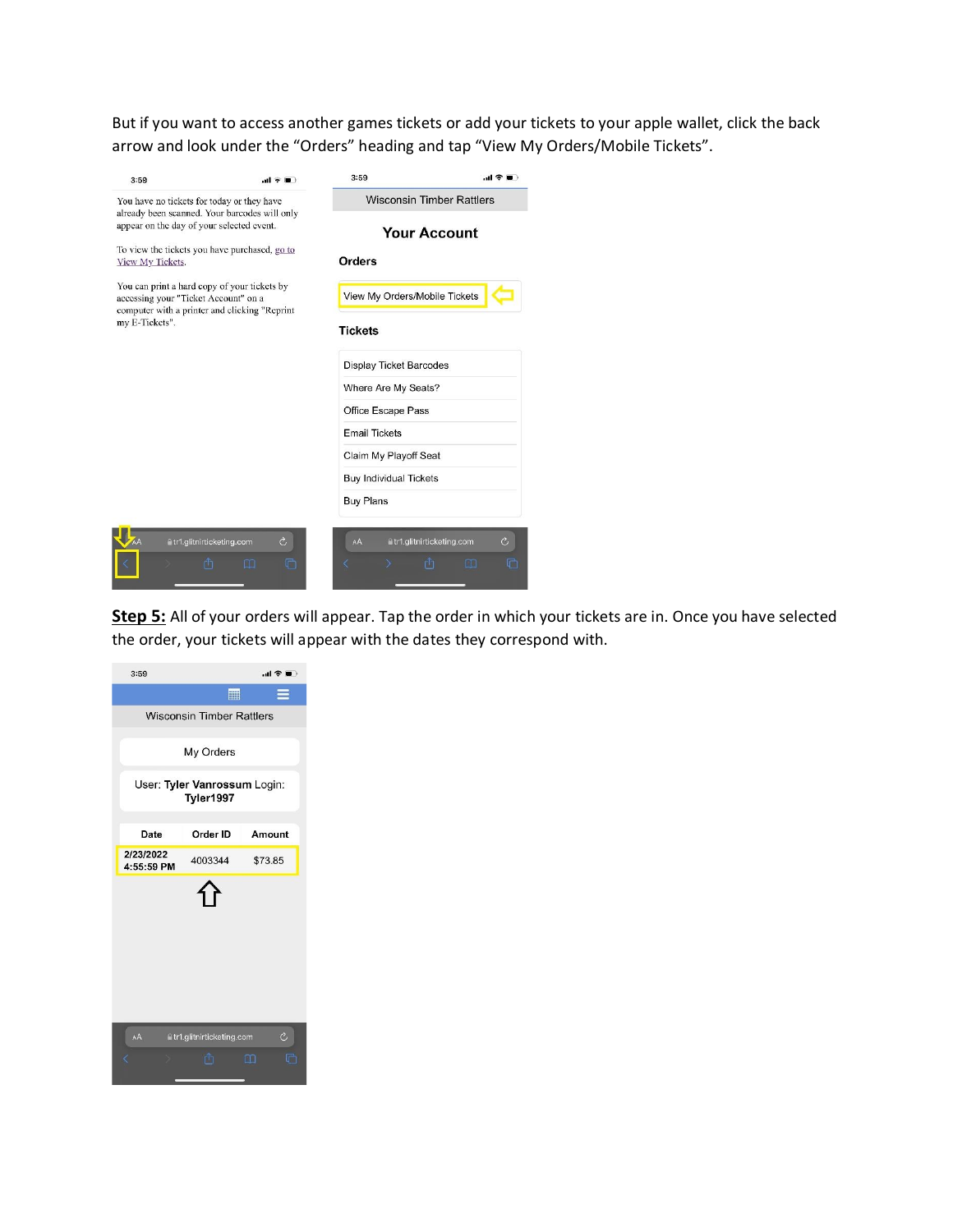**Step 6:** Now you will have to option to either display a ticket barcode or add a ticket to your apple wallet. Both tapping the ticket icon and adding tickets to your apple wallet will display a barcode that is scannable at the front gates.



*(If needed)* If you have multiple tickets on your phone, simply click the back arrow and select a different ticket barcode to scan.